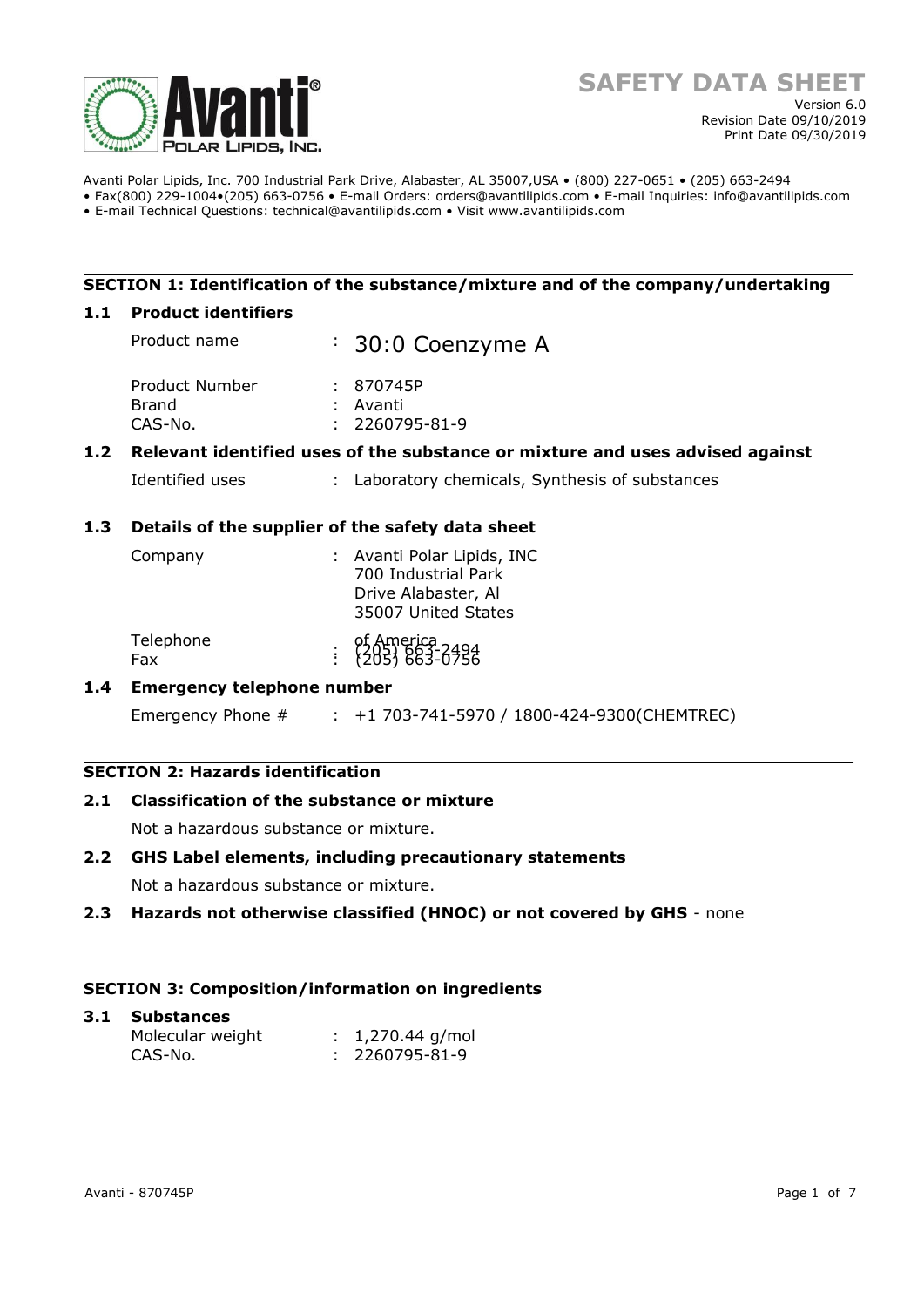# **SECTION 4: First aid measures**

### **4.1 Description of first aid measures**

### **If inhaled**

If breathed in, move person into fresh air. If not breathing, give artificial respiration.

### **In case of skin contact**

Wash off with soap and plenty of water.

### **In case of eye contact**

Flush eyes with water as a precaution.

### **If swallowed**

Never give anything by mouth to an unconscious person. Rinse mouth with water.

- **4.2 Most important symptoms and effects, both acute and delayed** The most important known symptoms and effects are described in the labelling (see section 2.2) and/or in section 11
- **4.3 Indication of any immediate medical attention and special treatment needed** No data available

### **SECTION 5: Firefighting measures**

### **5.1 Extinguishing media**

**Suitable extinguishing media** Use water spray, alcohol-resistant foam, dry chemical or carbon dioxide.

- **5.2 Special hazards arising from the substance or mixture** Carbon oxides, Nitrogen oxides (NOx), Sulphur oxides, Oxides of phosphorus
- **5.3 Advice for firefighters** Wear self-contained breathing apparatus for firefighting if necessary.
- **5.4 Further information** No data available

### **SECTION 6: Accidental release measures**

- **6.1 Personal precautions, protective equipment and emergency procedures** Avoid dust formation. Avoid breathing vapours, mist or gas. For personal protection see section 8.
- **6.2 Environmental precautions** No special environmental precautions required.
- **6.3 Methods and materials for containment and cleaning up** Sweep up and shovel. Keep in suitable, closed containers for disposal.
- **6.4 Reference to other sections** For disposal see section 13.

# **SECTION 7: Handling and storage**

# **7.1 Precautions for safe handling**

Further processing of solid materials may result in the formation of combustible dusts. The potential for combustible dust formation should be taken into consideration before additional processing occurs.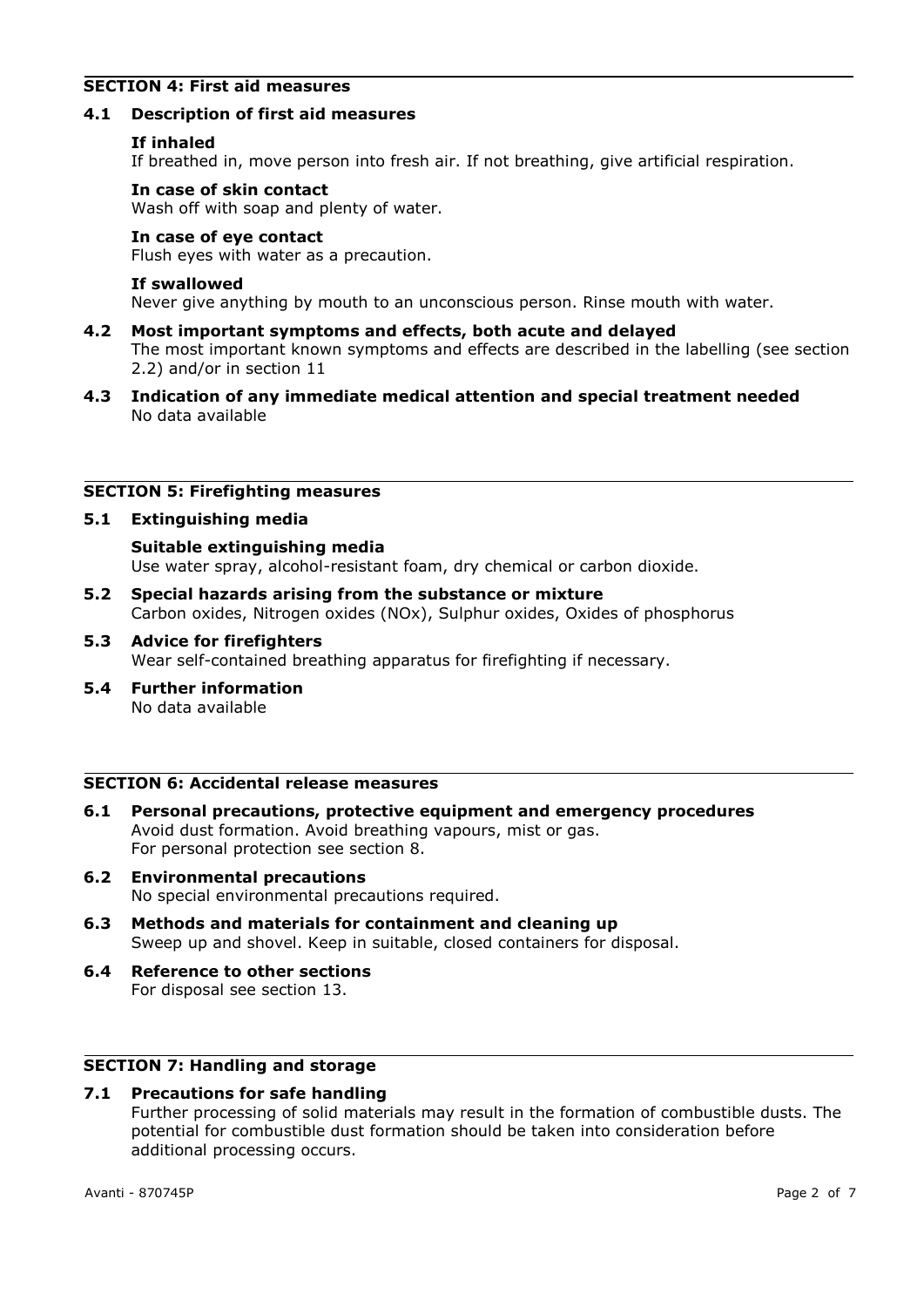Provide appropriate exhaust ventilation at places where dust is formed. For precautions see section 2.2.

#### **7.2 Conditions for safe storage, including any incompatibilities** Keep container tightly closed in a dry and well-ventilated place.

Recommended storage temperature -20 °C Storage class (TRGS 510): 13: Non Combustible Solids

### **7.3 Specific end use(s)**

Apart from the uses mentioned in section 1.2 no other specific uses are stipulated

# **SECTION 8: Exposure controls/personal protection**

### **8.1 Control parameters**

# **Components with workplace control parameters**

Contains no substances with occupational exposure limit values.

### **8.2 Exposure controls**

# **Appropriate engineering controls**

General industrial hygiene practice.

# **Personal protective equipment**

### **Eye/face protection**

Use equipment for eye protection tested and approved under appropriate government standards such as NIOSH (US) or EN 166(EU).

### **Skin protection**

Handle with gloves. Gloves must be inspected prior to use. Use proper glove removal technique (without touching glove's outer surface) to avoid skin contact with this product. Dispose of contaminated gloves after use in accordance with applicable laws and good laboratory practices. Wash and dry hands.

### **Body Protection**

Choose body protection in relation to its type, to the concentration and amount of dangerous substances, and to the specific work-place., The type of protective equipment must be selected according to the concentration and amount of the dangerous substance at the specific workplace.

### **Respiratory protection**

Respiratory protection is not required. Where protection from nuisance levels of dusts are desired, use type N95 (US) or type P1 (EN 143) dust masks. Use respirators and components tested and approved under appropriate government standards such as NIOSH (US) or CEN (EU).

### **Control of environmental exposure**

No special environmental precautions required.

# **SECTION 9: Physical and chemical properties**

# **9.1 Information on basic physical and chemical properties**

- a) Appearance Form: solid
- b) Odour No data available
- c) Odour Threshold No data available
- d) pH No data available
- e) Melting point/freezing point No data available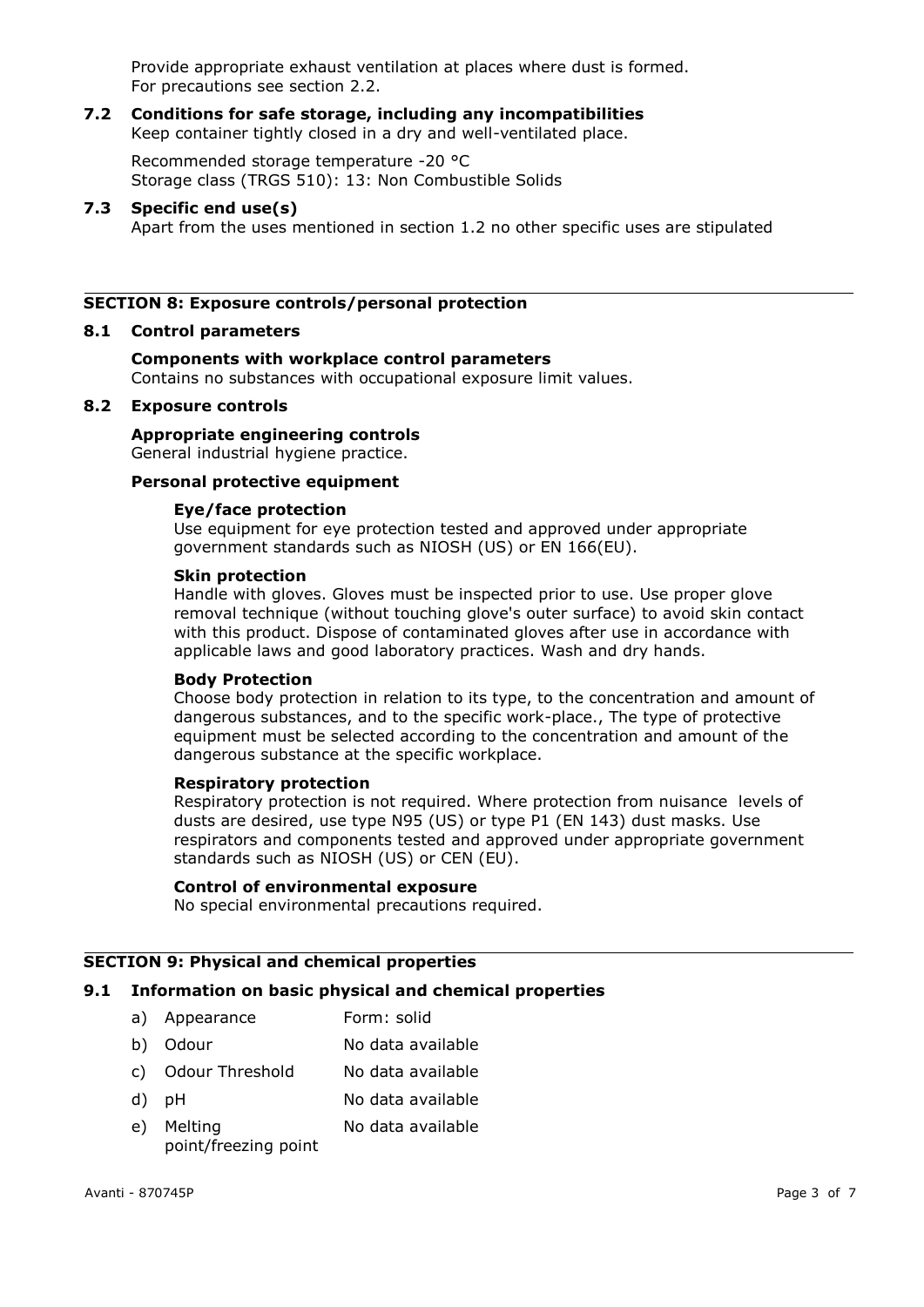| f) | Initial boiling point<br>and boiling range         | No data available |
|----|----------------------------------------------------|-------------------|
| g) | Flash point                                        | ()Not applicable  |
| h) | Evaporation rate                                   | No data available |
| i) | Flammability (solid,<br>gas)                       | No data available |
| j) | Upper/lower<br>flammability or<br>explosive limits | No data available |
| k) | Vapour pressure                                    | No data available |
| I) | Vapour density                                     | No data available |
| m) | Relative density                                   | No data available |
| n) | Water solubility                                   | No data available |
| o) | Partition coefficient:<br>n-octanol/water          | No data available |
| p) | Auto-ignition<br>temperature                       | No data available |
| q) | Decomposition<br>temperature                       | No data available |
| r) | Viscosity                                          | No data available |
| s) | Explosive properties                               | No data available |
| t) | Oxidizing properties                               | No data available |

#### **9.2 Other safety information** No data available

# **SECTION 10: Stability and reactivity**

### **10.1 Reactivity**

No data available

- **10.2 Chemical stability** Stable under recommended storage conditions.
- **10.3 Possibility of hazardous reactions** No data available
- **10.4 Conditions to avoid** No data available
- **10.5 Incompatible materials** Strong oxidizing agents

### **10.6 Hazardous decomposition products** Hazardous decomposition products formed under fire conditions. - Carbon oxides, Nitrogen oxides (NOx), Sulphur oxides, Oxides of phosphorus In the event of fire: see section 5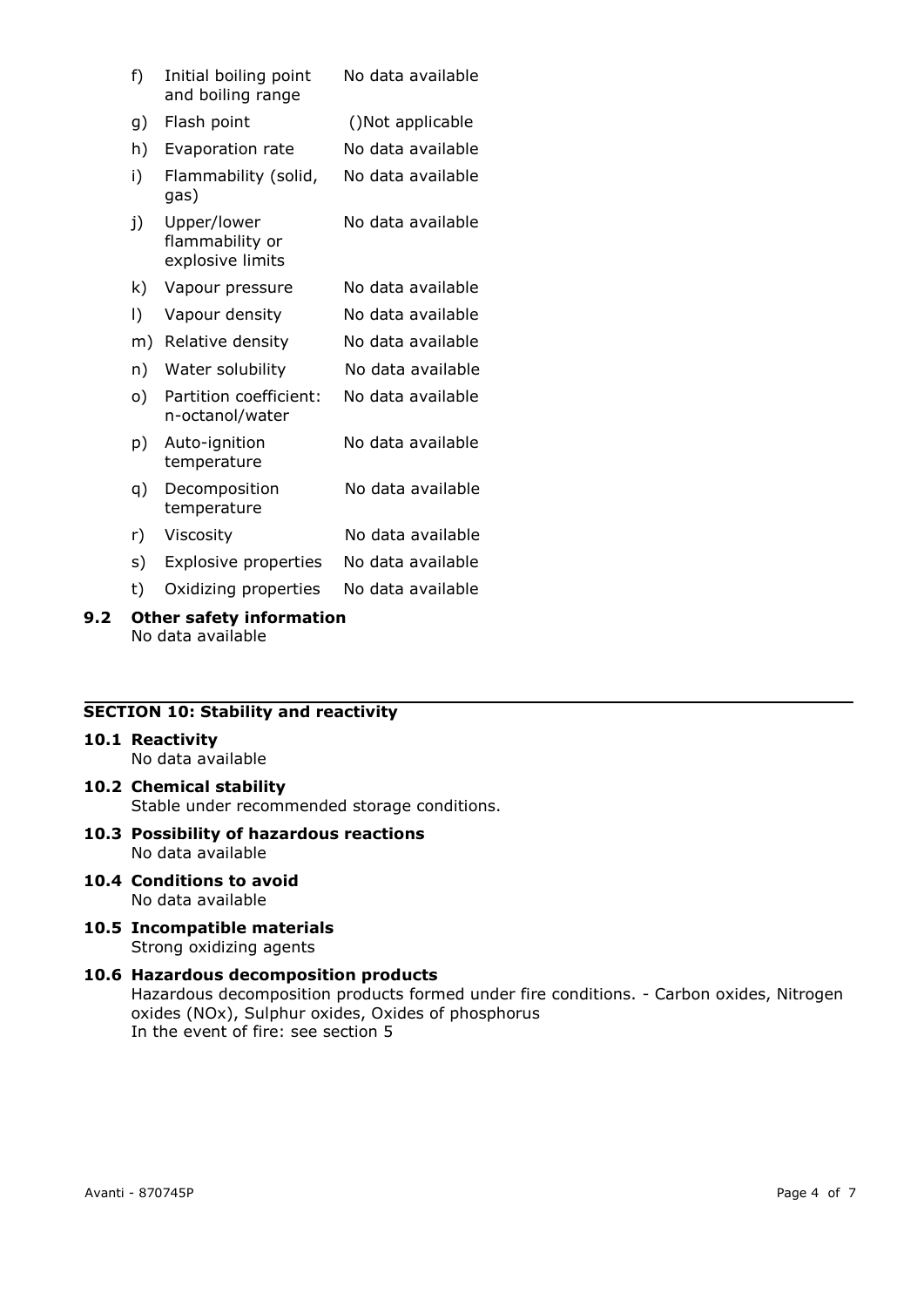# **SECTION 11: Toxicological information**

### **11.1 Information on toxicological effects**

#### **Acute toxicity**

No data available

No data available Inhalation: No data available

Inhalation: No data available Dermal: No data available

Dermal: No data available No data available No data available

# **Skin corrosion/irritation**

No data available

No data available

#### **Serious eye damage/eye irritation**

No data available No data available

#### **Respiratory or skin sensitisation**

No data available No data available

**Germ cell mutagenicity** No data available No data available

#### **Carcinogenicity**

- IARC: No component of this product present at levels greater than or equal to 0.1% is identified as probable, possible or confirmed human carcinogen by IARC.
- NTP: No component of this product present at levels greater than or equal to 0.1% is identified as a known or anticipated carcinogen by NTP.
- OSHA: No component of this product present at levels greater than or equal to 0.1% is on OSHA's list of regulated carcinogens.

### **Reproductive toxicity**

No data available No data available

**Specific target organ toxicity - single exposure** No data available

**Specific target organ toxicity - repeated exposure** No data available

**Aspiration hazard** No data available

### **Additional Information**

RTECS: Not available

To the best of our knowledge, the chemical, physical, and toxicological properties have not been thoroughly investigated.

To the best of our knowledge, the chemical, physical, and toxicological properties have not been thoroughly investigated.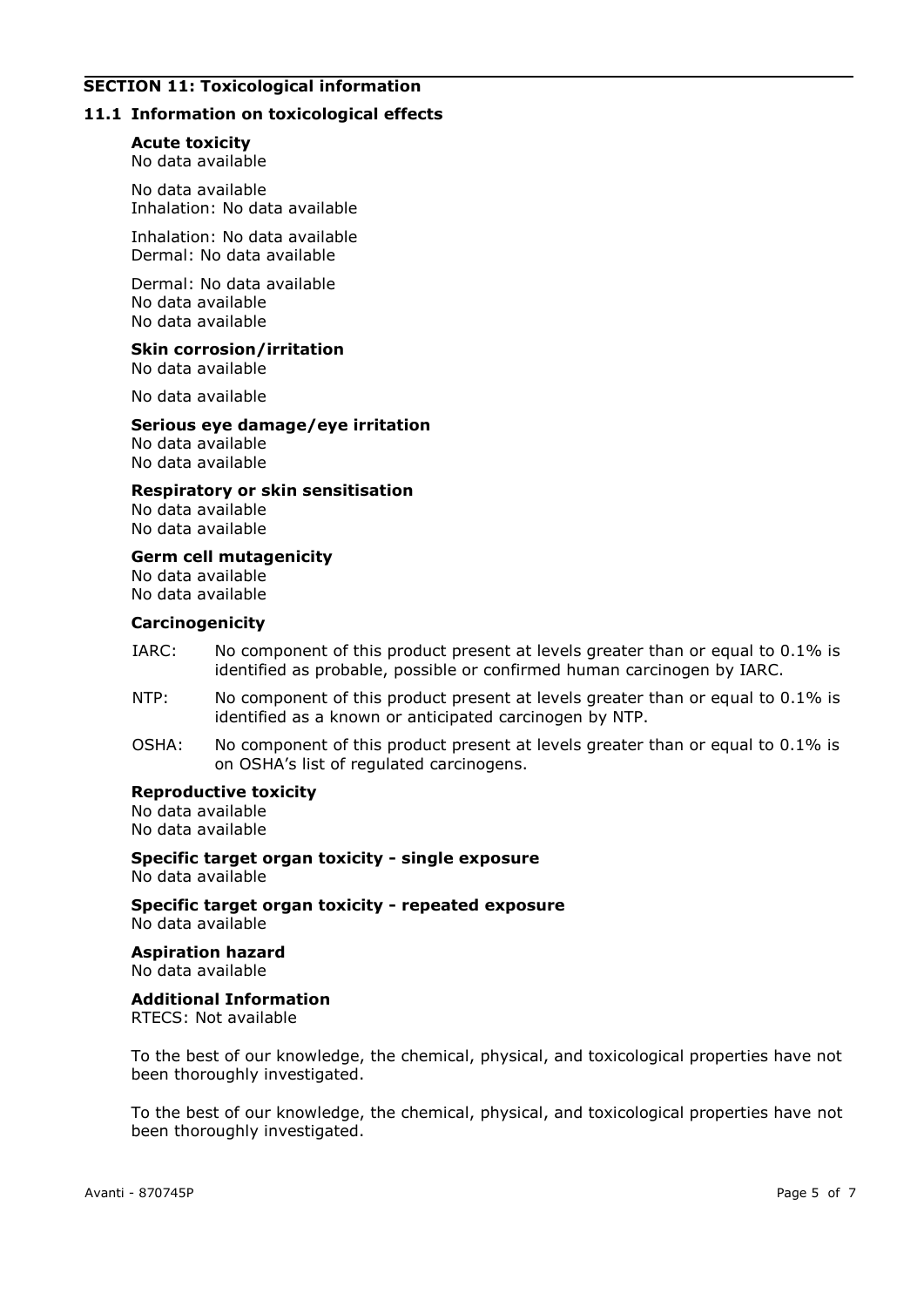# **SECTION 12: Ecological information**

### **12.1 Toxicity**

No data available No data available

- **12.2 Persistence and degradability** No data available
- **12.3 Bioaccumulative potential** No data available
- **12.4 Mobility in soil** No data available

# **12.5 Results of PBT and vPvB assessment** PBT/vPvB assessment not available as chemical safety assessment not required/not conducted

# **12.6 Other adverse effects** No data available

No data available

# **SECTION 13: Disposal considerations**

# **13.1 Waste treatment methods**

### **Product**

Offer surplus and non-recyclable solutions to a licensed disposal company.

### **Contaminated packaging**

Dispose of as unused product.

# **SECTION 14: Transport information**

# **DOT (US)**

Not dangerous goods

# **IMDG**

Not dangerous goods

# **IATA**

Not dangerous goods

# **SECTION 15: Regulatory information**

# **SARA 302 Components**

This material does not contain any components with a section 302 EHS TPQ.

# **SARA 313 Components**

This material does not contain any chemical components with known CAS numbers that exceed the threshold (De Minimis) reporting levels established by SARA Title III, Section 313.

# **SARA 311/312 Hazards**

No SARA Hazards